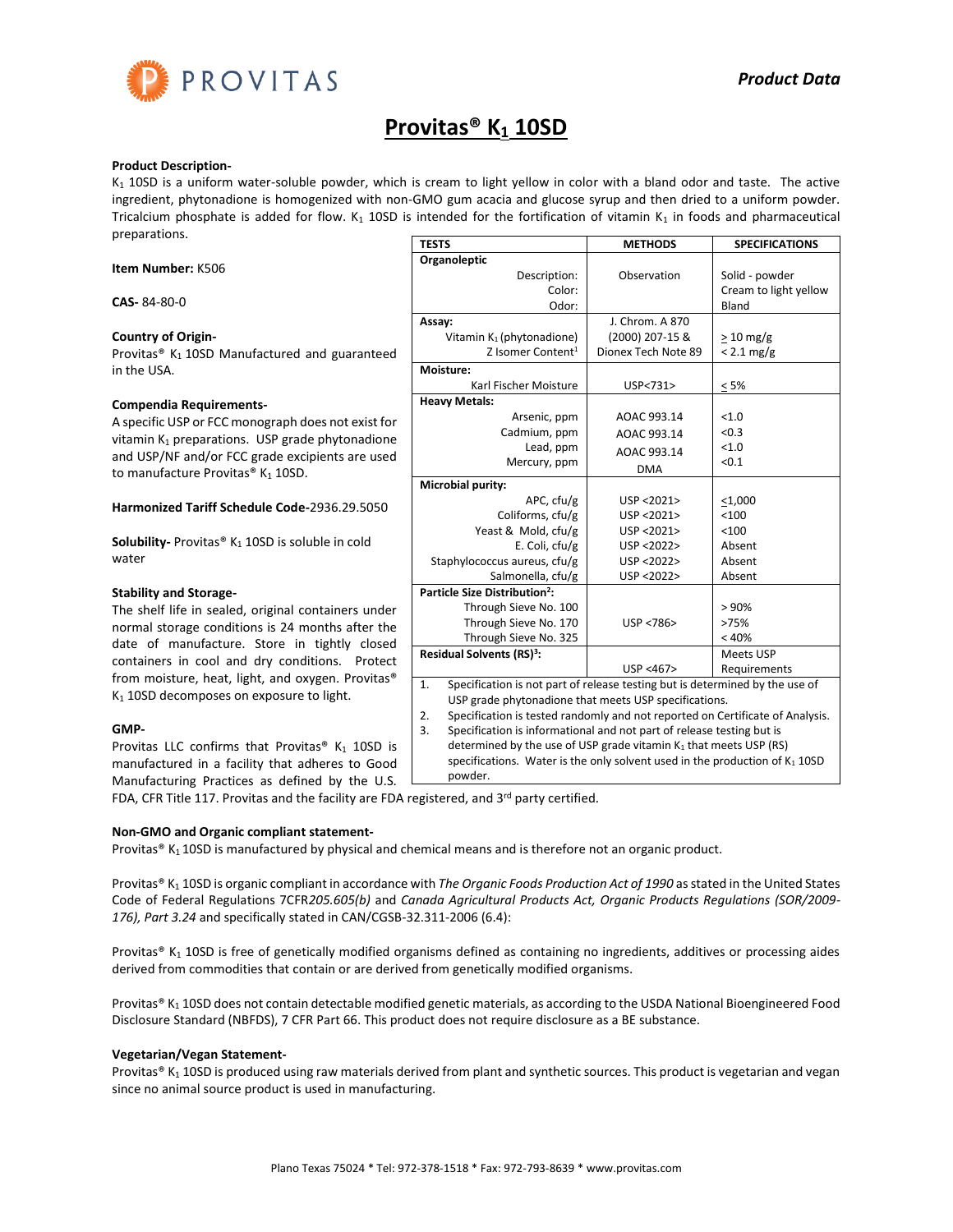

# **Provitas® K<sup>1</sup> 10SD**

#### **Nutritional Data (per 100g)-**

| Item                        | Result   | Item                                  | Result        |
|-----------------------------|----------|---------------------------------------|---------------|
| <b>Total Calories</b>       | 293 Kcal | Sugar - Total                         | 8 gram        |
| Calories from Fat           | 0 Kcal   | Vitamin K <sub>1</sub> (phytonadione) | 1 gram        |
| Calories from Saturated Fat | 0 Kcal   | Vitamin D                             | 0 Microgram   |
| Kilojoules                  | 1226 KJ  | Calcium                               | 215 milligram |
| Protein                     | 1 gram   | Potassium                             | 846 milligram |
| Fat                         | 0 gram   | Iron                                  | 0 milligram   |
| Saturated Fat               | 0 gram   | Sodium                                | 430 milligram |
| Carbohydrate                | 92 gram  | Water                                 | 4 gram        |
| Soluble Fiber               | 34 gram  | Ash                                   | 2 gram        |

#### **Accuracy Disclaimer-**

Provitas, LLC has taken great care to verify the correctness of these data and believes they are correct. However, since the data comes from various sources and are not verified analytically, we cannot warranty their accuracy. Provitas, LLC can only guarantee the minimum potency of the vitamins and other specifications found on the Provitas® K1 10SD Data Sheet, which are available on request. For guaranteed accuracy of composition other than that guaranteed by Provitas, LLC, the customer is advised to submit for analytical testing by a reliable laboratory.

These values have been determined by using a nutritional database of ingredients, which were analyzed singularly. They are believed to be accurate but are not guaranteed.

#### **Residual Solvent Statement-**

Provitas LLC certifies that Provitas®  $K_1$  10SD fully complies with Chemical test <467> USP/NF: Residual Solvents Limits. No solvents are used in the manufacturing of Provitas®  $K_1$ 10SD.

#### **WADA-**

Provitas LLC certifies that Provitas®  $K_1$  10SD does not contain nor comes into contact with any substance listed on the World Anti-Doping Agency banned list or other sports related banned lists. These include narcotics, hormones, diuretics, and steroids.

#### **Nanomaterial Statement-**

Based on our current understanding of nanomaterial regulation EU No 1169/2011, Provitas®  $K_1$  10SD is not considered a nanomaterial. Therefore, it does not require labeling as such.

#### **Contaminants and Impurities Statement-**

To our knowledge, there is no contamination by potentially harmful materials in Provitas®  $K_1$  10SD. This includes but not limited to heavy metals, pesticides, propylene, PAHs, dioxins, melamine, mycotoxins, and solvents.

#### **Prop 65-**

We certify that Provitas®  $K_1$  10SD and all materials used to manufacture Provitas®  $K_1$  10SD do not appear on the List Of Chemicals Known to Cause Cancer Or Reproductive Toxicity, under section 25249.8 of the CALIFORNIA SAFE WATER AND TOXIC ENFORCEMENT ACT OF 1986, Chapter 6.6 added by Proposition 65 in 1986.

#### **BSE/TSE/Irradiation/EtO Statements-**

Provitas, LLC guarantees that no BSE/TSE causing ingredients are present in Provitas® K<sub>1</sub> 10SD. Provitas® K1 10SD is free of any animal origin organisms/ingredients Provitas®  $K_1$  10SD tests PCR negative for any animal-based organisms.

Provitas LLC certifies that Provitas®  $K_1$  10SD is free of radiation. Irradiation is not used in the production, packaging and/or storage of Provitas®  $K_1$  10SD.

We certify that Provitas®  $K_1$  10SD is free of ethylene oxide. Ethylene oxide sterilization is not used in the production, packaging and/or storage of Provitas®  $K_1$  10SD.

## **Sewage-**

We certify that Provitas®  $K_1$  10SD has been produced, packaged, and stored without the use of sewage sludge.